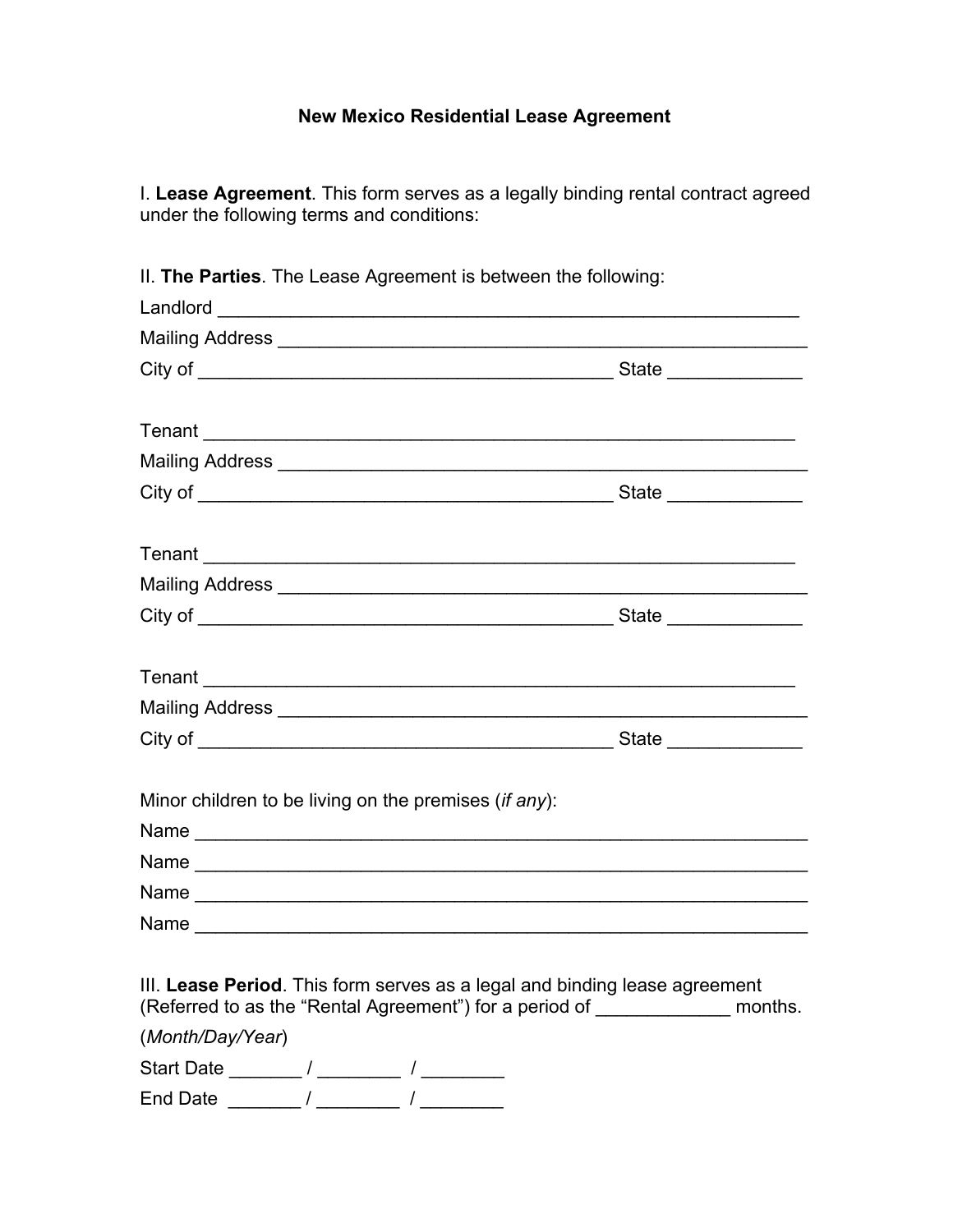IV. **The Property**. The Lease Agreement refers to the property located at:

| □ Without □ With the following Common Areas ___________________________________      |  |
|--------------------------------------------------------------------------------------|--|
| □ Without □ With the following Storage Space __________________________________      |  |
| □ Without □ With the following Restrictions ___________________________________      |  |
|                                                                                      |  |
| . V. Bandal Barnosanda . Tha bandhaid an dheiread anns a da tha fallarrin a neachbhr |  |

V. **Rental Payments**. The landlord and tenant agree to the following monthly payment arrangement for the use of the property:

| Payment Start Date _____________________                                                         |  |
|--------------------------------------------------------------------------------------------------|--|
| Payment End Date ______________________                                                          |  |
|                                                                                                  |  |
|                                                                                                  |  |
|                                                                                                  |  |
| Due on the day of every month                                                                    |  |
| Payments shall be made in $\square$ Cash $\square$ Check $\square$ Other _______________________ |  |
|                                                                                                  |  |
|                                                                                                  |  |
|                                                                                                  |  |

A. **Prorated Rent**. If the landlord and tenant agree for the Property being occupied before the lease period starts, the tenant shall make the following payment:

| Dollars \$ |  |
|------------|--|
|            |  |

for days

B. **Late Rent**. If the rental payment is late the tenant shall be subject to one of the following penalties: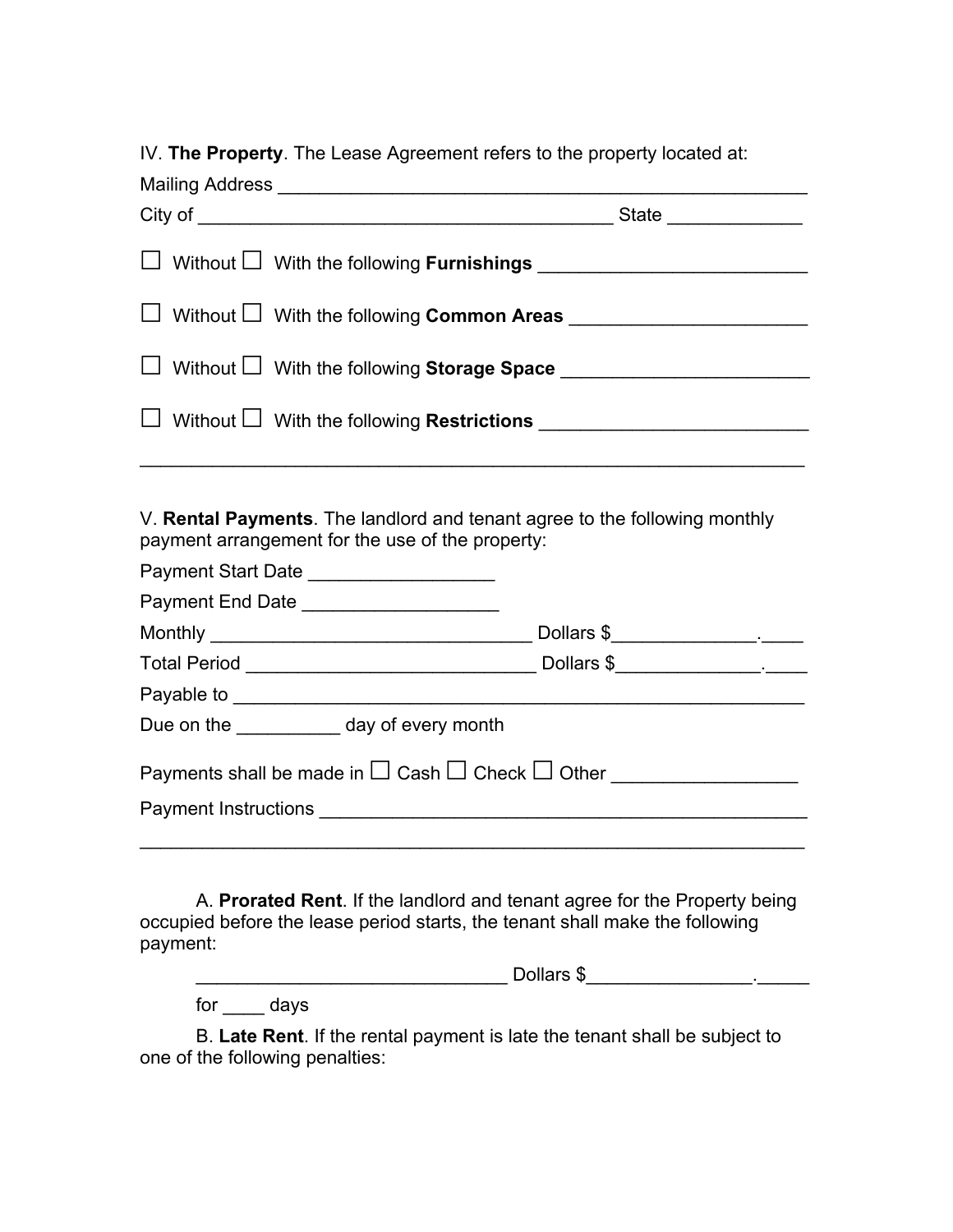| $\Box$ Fixed amount of | Dollars \$ | per day |
|------------------------|------------|---------|
|------------------------|------------|---------|

**☐** Percentage (%) based on \_\_\_\_\_ (%) of the monthly rent per day

VI. **Utilities/Expenses**. The following party shall pay the following utilities/expenses:

| <b>Cable</b> - $\Box$ Landlord $\Box$ Tenant                                                                                                      | Electricity - $\Box$ Landlord $\Box$ Tenant |
|---------------------------------------------------------------------------------------------------------------------------------------------------|---------------------------------------------|
| <b>Heat</b> - $\Box$ Landlord $\Box$ Tenant                                                                                                       | Internet - $\Box$ Landlord $\Box$ Tenant    |
| <b>Trash</b> - $\Box$ Landlord $\Box$ Tenant                                                                                                      | Water - $\Box$ Landlord $\Box$ Tenant       |
|                                                                                                                                                   |                                             |
| VII. Deposit(s). The landlord and tenant agree to the following fee(s) and<br>deposit(s) (*Be aware of any Security Deposit Rules in your State): |                                             |
|                                                                                                                                                   |                                             |
|                                                                                                                                                   |                                             |
|                                                                                                                                                   |                                             |
| $\Box$ Deposit(s) for:                                                                                                                            |                                             |
|                                                                                                                                                   |                                             |
|                                                                                                                                                   |                                             |
|                                                                                                                                                   |                                             |
|                                                                                                                                                   |                                             |

\*Any deposit(s) paid by the tenant to the landlord shall be deposited to a

separate □ interest bearing □ non-interest bearing account.

A. **Deposit(s) Return**. Landlord agrees to return the deposit within \_\_\_\_\_ days of lease end date or on  $\overline{a}$  /  $\overline{a}$  /  $\overline{a}$ (*Month/Day/Year*). If there have been deductions from the Security Deposit, the landlord agrees to include a statement with an itemized list of the expenses.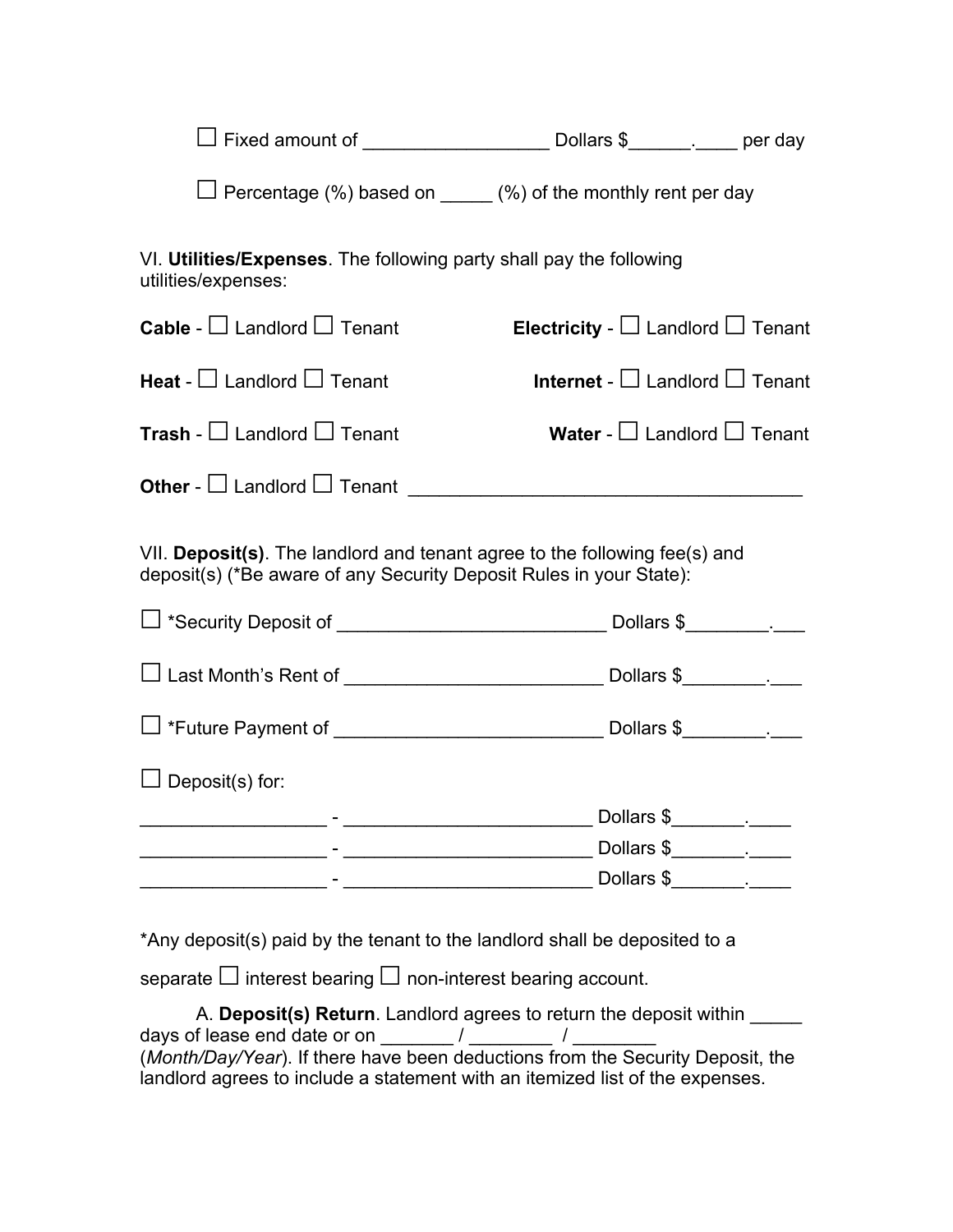VIII. **Notices**. When submitting official notice from one party to another the following mailing addresses should be used:

| Landlord.              |              |      |  |
|------------------------|--------------|------|--|
| Mailing Address        |              |      |  |
| City of                | <b>State</b> | Zip. |  |
| Tenant.                |              |      |  |
| <b>Mailing Address</b> |              |      |  |
| City of                | <b>State</b> | Zip. |  |

IX. **Use of Property**. The Tenant(s) agree to obey all federal, state, and local laws and to act in a manner that does not disturb the peace of other's quiet enjoyment.

A. **Improvements**. The seller  $\Box$  is permitted  $\Box$  is not permitted to conduct alterations to the property. If the tenant is permitted, they must seek written permission from the landlord before performing any work.

B. **Pets**. Pets are  $\Box$  allowed  $\Box$  not allowed on the premises at any time during the course of the lease agreement. If the tenant has a dog for hearing or other health related uses, they may be deemed legal through federal, state or local laws.

C. **Guests**. Occupancy by any person other than the individual's named on the lease agreement shall be allowed to stay for days. Tenant understands that any damage caused by a guest will be their responsibility.

X. **Landlord's Access to Premises**. The landlord may enter the property within

\_\_\_\_\_ **☐** Days **☐** Hours by giving notice to the tenant. Notice may be in the mail, slipped under the door, or via cell phone (Make sure to check current State Laws). In addition to granting notice, the landlord may also enter the premises under any of the following conditions:

- A. In any emergency situation that requires immediate action and preservation of the property.
- B. If illegal activity is occurring on the property.
- C. If tenant unreasonably withholds consent.
- D. If the tenant has vacated the property or has not been present for more than fifteen (15) days.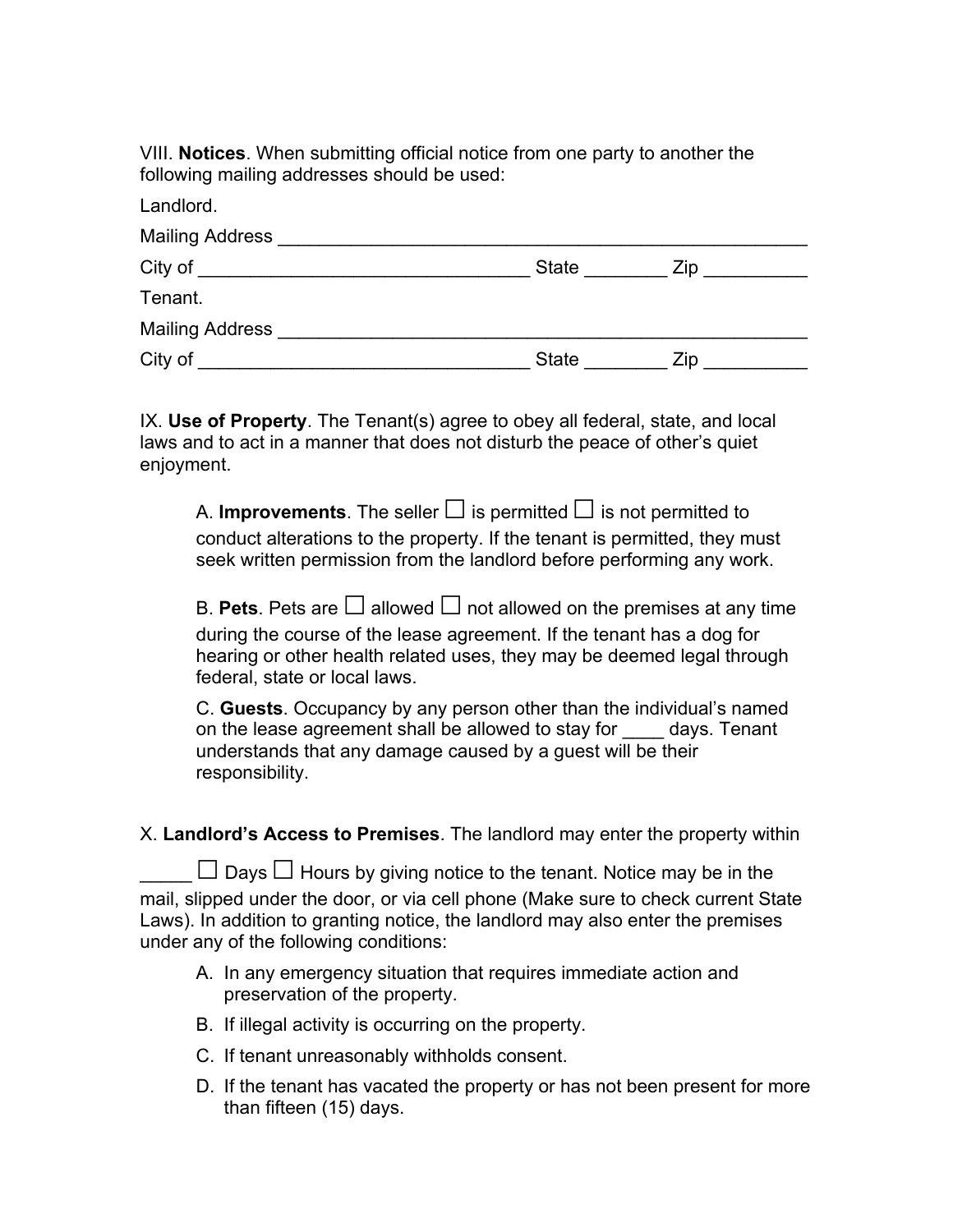XI. **Default**. Either party may be considered in default through the following:

#### A. **Landlord's Default**.

- 1. If a utility has been cancelled that is the responsibility of the landlord.
- 2. Preventing the tenant from accessing the property.
- 3. If the landlord makes any unnecessary repairs that are considered a detriment to the tenant's quiet enjoyment of the property.

#### B. **Tenant's Default**.

- 1. Failure to pay rent within three (3) business days of the due date unless a "grace period" exists in the State.
- 2. Severe damage to the property.
- 3. If the tenant fails to follow any of the terms and conditions stated in this lease agreement.
- C. **Waiver**. The landlord may not accept rent or performance during the course of terminating the lease agreement. If the landlord does accept performance, the lease agreement is valid and enforceable by the tenant.
	- 1. Tenant is not required to pay rent if the property is considered inhabitable. Furthermore, if during the course of the lease agreement the landlord does not comply to return the property to move-in condition, the a partial rental payment may be accepted.

XII. **Possession**. The following should take place after the authorization of the lease agreement:

- 1. **Tenant** should receive immediate access to the property. If the landlord fails to grant occupancy, the tenant has the right to terminate the lease agreement and have the option to seek damages.
- 2. **Landlord** should grant possession of the property by giving access to all of the following but not limited to: doors, mailboxes, common areas, trash areas, and storage facilities. If the tenant does not accept occupancy, the lease agreement will be considered in default.

XIII. **Subleasing/Assigning**. The tenant is barred from subletting or assigning any part of the property to another person or entity without the written consent of the landlord.

XIV. **Maintenance**. The tenant is required to maintain the same sanitary condition throughout the term of the lease agreement as it was upon move-in. If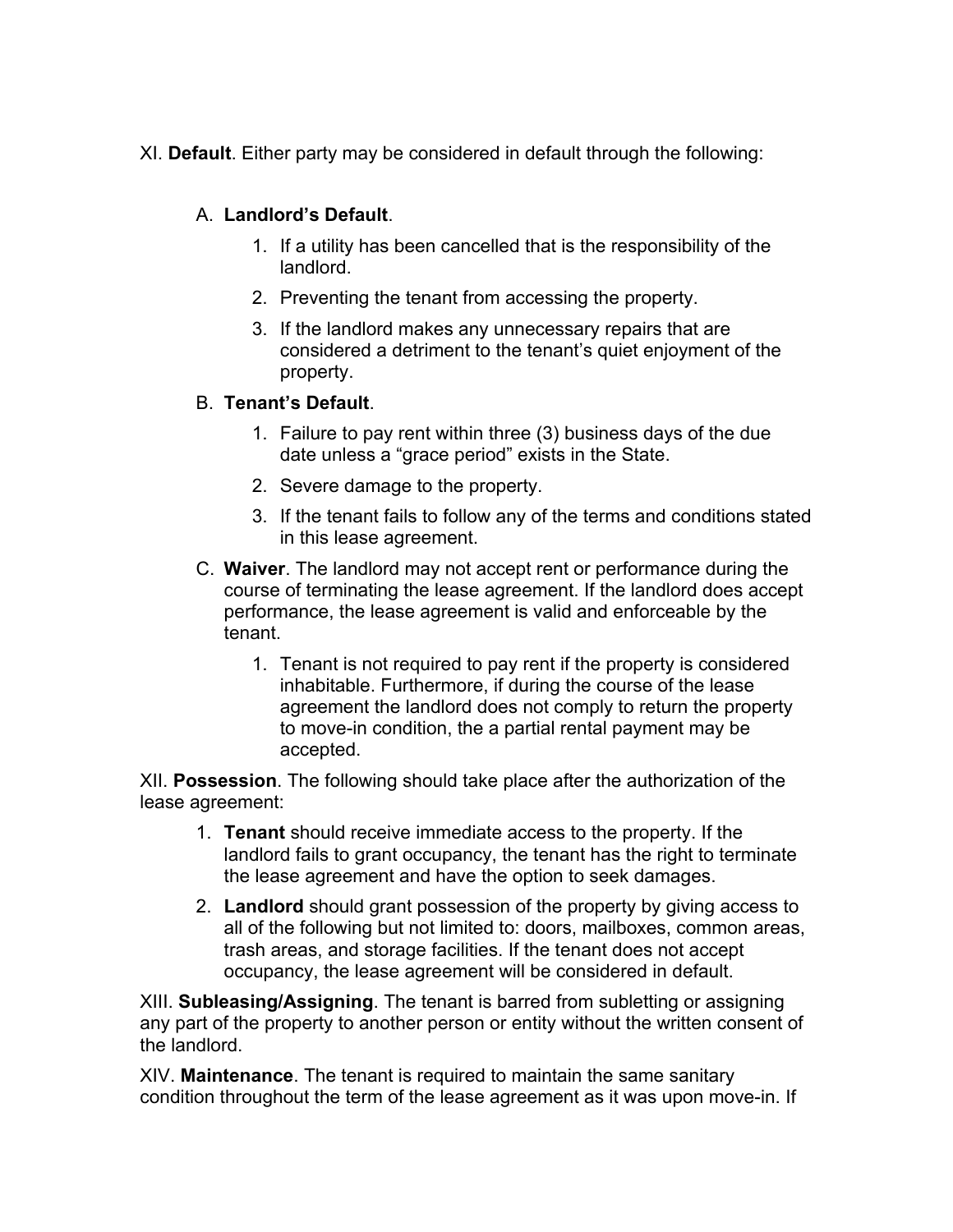any necessary repairs are needed it is the tenant's responsibility to inform the landlord as soon as possible of any defect(s).

XV. **Disclosure Addendums**. Tenant agrees to reading the following documents through initialing below:

- State Disclosures described as
- \_\_\_\_ Lead Paint Disclosure Statement For all structures built before 1978.
- \_\_\_\_ Move-In Checklist
- Other described as  $\overline{a}$

A. Other Addendums that are described as \_\_\_\_\_\_\_\_\_\_\_\_\_\_\_\_\_\_\_\_\_\_\_\_

XVI. **Disclaimer**. If any part, sentence, or section of the lease agreement is considered invalid it does not affect the parties from being legally liable for the remaining terms and conditions.

 $\mathcal{L}_\text{max}$  and  $\mathcal{L}_\text{max}$  and  $\mathcal{L}_\text{max}$  and  $\mathcal{L}_\text{max}$  and  $\mathcal{L}_\text{max}$  and  $\mathcal{L}_\text{max}$ 

XVII. **Tenancy**. If the tenant misrepresented any claim in the lease agreement or in the process of authorizing, i.e. the "Rental Application", the tenant may be found in violation and be subject to default.

XVIII. **Time**. Is of the essence.

XIX. **Other Agreements**. This legal document represents the entire terms and conditions by which each party must abide. Any other agreements or deals made on behalf of the landlord any tenant should be attached or will not be considered legally enforceable.

XX. **Signatures**. In the witness whereof, the landlord and tenant agree to the terms and conditions to the executed lease agreement dated

\_\_\_\_\_\_\_ / \_\_\_\_\_\_\_\_ / \_\_\_\_\_\_\_\_ (*Day/Month/Year*)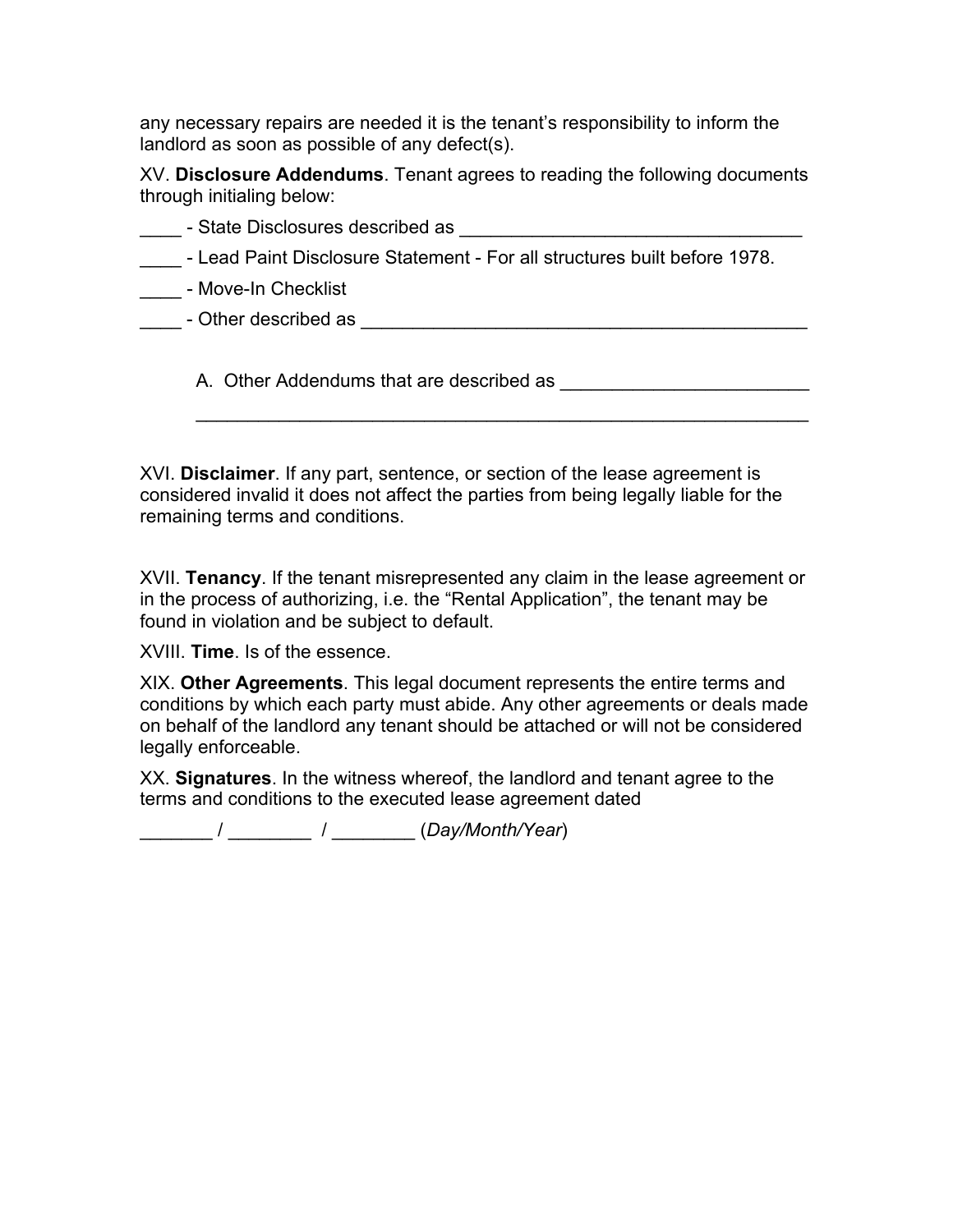# **Signature Page**